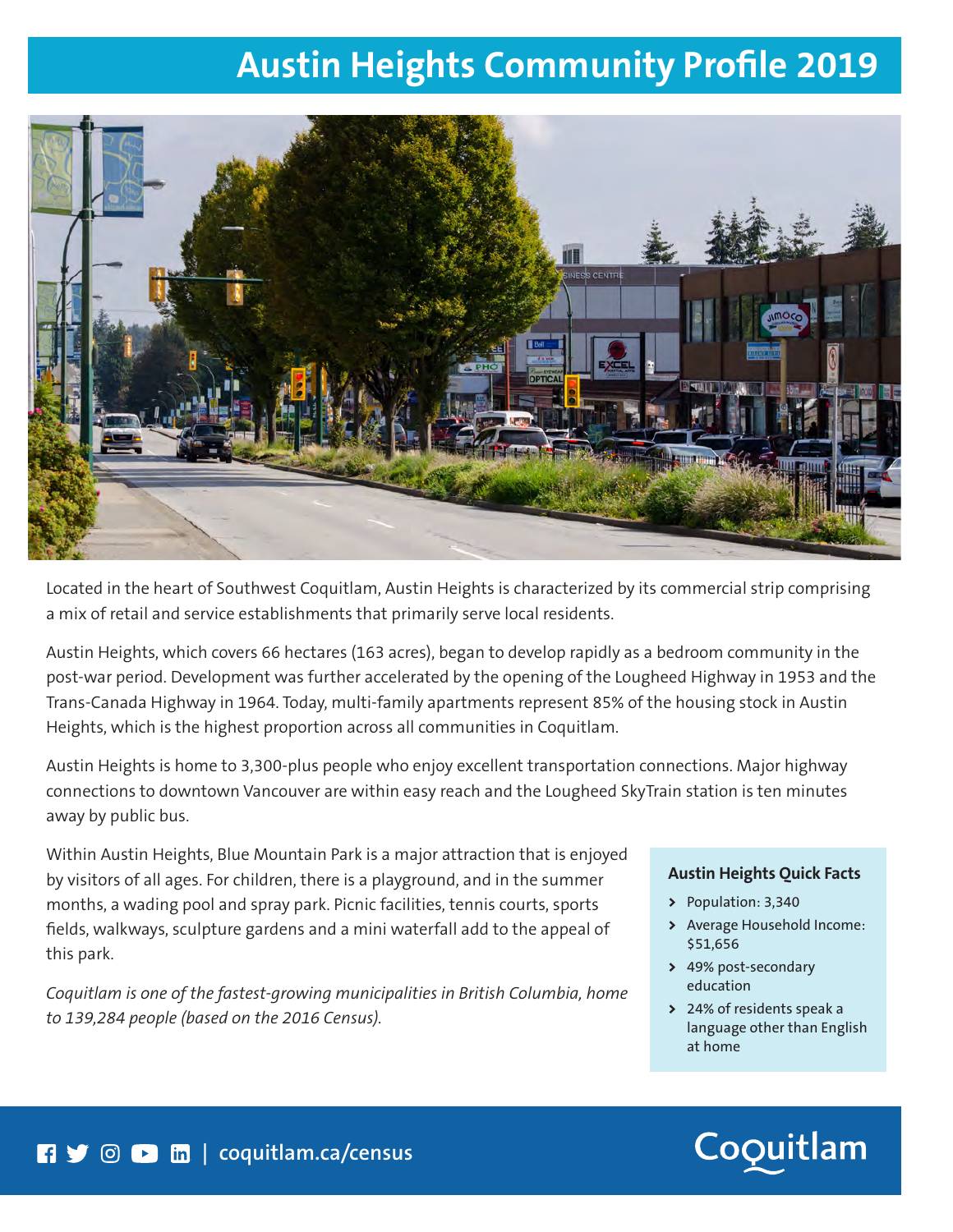## **2016 City Centre vs. Coquitlam Population by Age Group Austin Heights compared to All of Coquitlam**

#### 7% 8% 15% 15% 15% 15% 16% 20% 12%<sub>11%</sub> 7% 6% 2%3% 0.1% 11% 12% <sup>13%</sup> 13% 0.4% **2016 Austin Heights vs. Coquitlam Population by Age Group Population by Age Group** Source: Census Canada 2016 (% of total responses) Austin Heights Coquitlam 0 - 9 10 - 19 20 - 29 30 - 39 40 - 49 50 - 59 60 - 69 70 - 79 80 - 89 90 <del>+</del>

### **2016 Austin Heights vs. Coquitlam Top 10 Labour Force by Industry**

**2016 Austin Heights vs. Coquitlam** 

*Source: Census Canada 2016*

(% of total population in Labour Force) **Austin Heights Coquitlam** 





### **2016 Austin Heights vs. Coquitlam Education by Degree**

(% of Postsecondary certificate, diploma and degree responses) (% of Postsecondary certificate, diploma and degree responses) **Austin Heights Coquitlam** *Source: Census Canada 2016*



### **2016 Austin Heights vs. Coquitlam Top 10 Languages Spoken Most Often at Home**

Source: Census Canada 2016

(% of single responses) **Austin Heights** Coquitlam



|                         | 2016 Austin Heights vs. Coquitlam Dwellings by Structural Type of Dwelling |                                                         |                          |                                           |     |               |    |                                                      |     |                                                         |     |  |
|-------------------------|----------------------------------------------------------------------------|---------------------------------------------------------|--------------------------|-------------------------------------------|-----|---------------|----|------------------------------------------------------|-----|---------------------------------------------------------|-----|--|
|                         |                                                                            | Source: Census Canada 2016   Austin Heights   Coquitlam |                          |                                           |     |               |    |                                                      |     |                                                         |     |  |
|                         | о                                                                          |                                                         |                          |                                           |     |               |    |                                                      |     |                                                         |     |  |
|                         | о.                                                                         |                                                         |                          |                                           |     |               |    |                                                      |     |                                                         |     |  |
|                         |                                                                            |                                                         |                          |                                           |     |               |    |                                                      |     |                                                         |     |  |
|                         |                                                                            |                                                         | $\overline{\phantom{a}}$ |                                           |     |               |    |                                                      |     |                                                         |     |  |
|                         |                                                                            |                                                         |                          |                                           |     |               |    |                                                      |     |                                                         |     |  |
|                         |                                                                            |                                                         |                          |                                           |     |               |    |                                                      |     |                                                         |     |  |
| 6%                      | 11%                                                                        | 79%                                                     | 22%                      | 5%                                        | 10% | 1%            | 3% | 2%                                                   | 14% | 7%                                                      | 39% |  |
| Apartment<br>5+ Stories |                                                                            | Apartment<br>$\leq$ 4 Stories                           |                          | Triplex/Quadruplex/Row<br>House/Townhouse |     | <b>Duplex</b> |    | <b>Single Family House</b><br>(with Secondary Suite) |     | <b>Single Family House</b><br>(without Secondary Suite) |     |  |

### **2016 Austin Heights vs. Coquitlam Dwellings by Tenure**

*Source: Census Canada 2016*

(% of Total Private Households) Austin Heights Coquitlam



## **2016 Austin Heights vs. Coquitlam Commuting Duration**

*Source: Census Canada 2016*

(% of Total Commuting Duration) Austin Heights Coquitlam

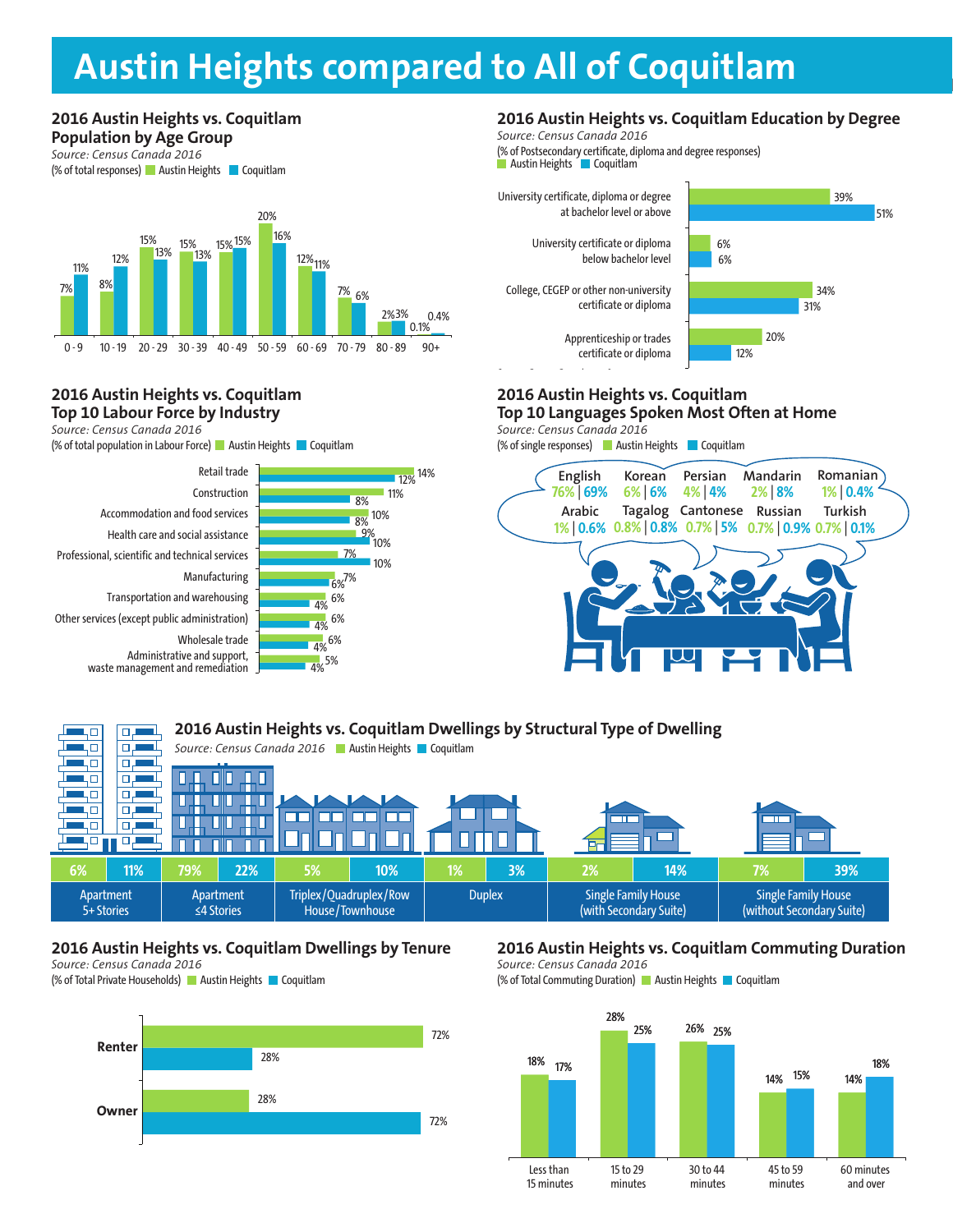## **Austin Heights 2006 vs. 2016**

## **1981 – 2016 Austin Heights Population Count**

**Chart 1: 1981-2016 Austin Heights Population Count** *Source: Census Canada 1981, 1986,1991, 1996, 2001, 2006, 2011, 2016*



#### **2006 vs. 2016 Austin Heights Top 5 Languages Spoken Most Often at Home** *Source: Census Canada 2006 and 2016*

(% of single responses) 2006 2016



### **2015 Austin Heights vs. Coquitlam and Metro Vancouver Household Income Statistics**

Austin Heights Coquitlam GVRD *Source: Census Canada 2016*

**Austin Heights Coquitlam Metro Vancouver** 



## **2006 vs. 2016 Austin Heights**

2006 2016 *Source: Census Canada 2006 and 2016* **BUSINESS Immigrant Population by Age at Immigration**







### **2006 vs. 2016 Austin Heights Transportation**

*Source: Census Canada 2006 and 2016* (% of Total Main Mode of Commuting) 2006 2016



# Did you know?

In 2016, Austin Heights had the city's highest proportion of residents (33%) who commuted to work using sustainable modes of transportation (transit, walking & cycling).